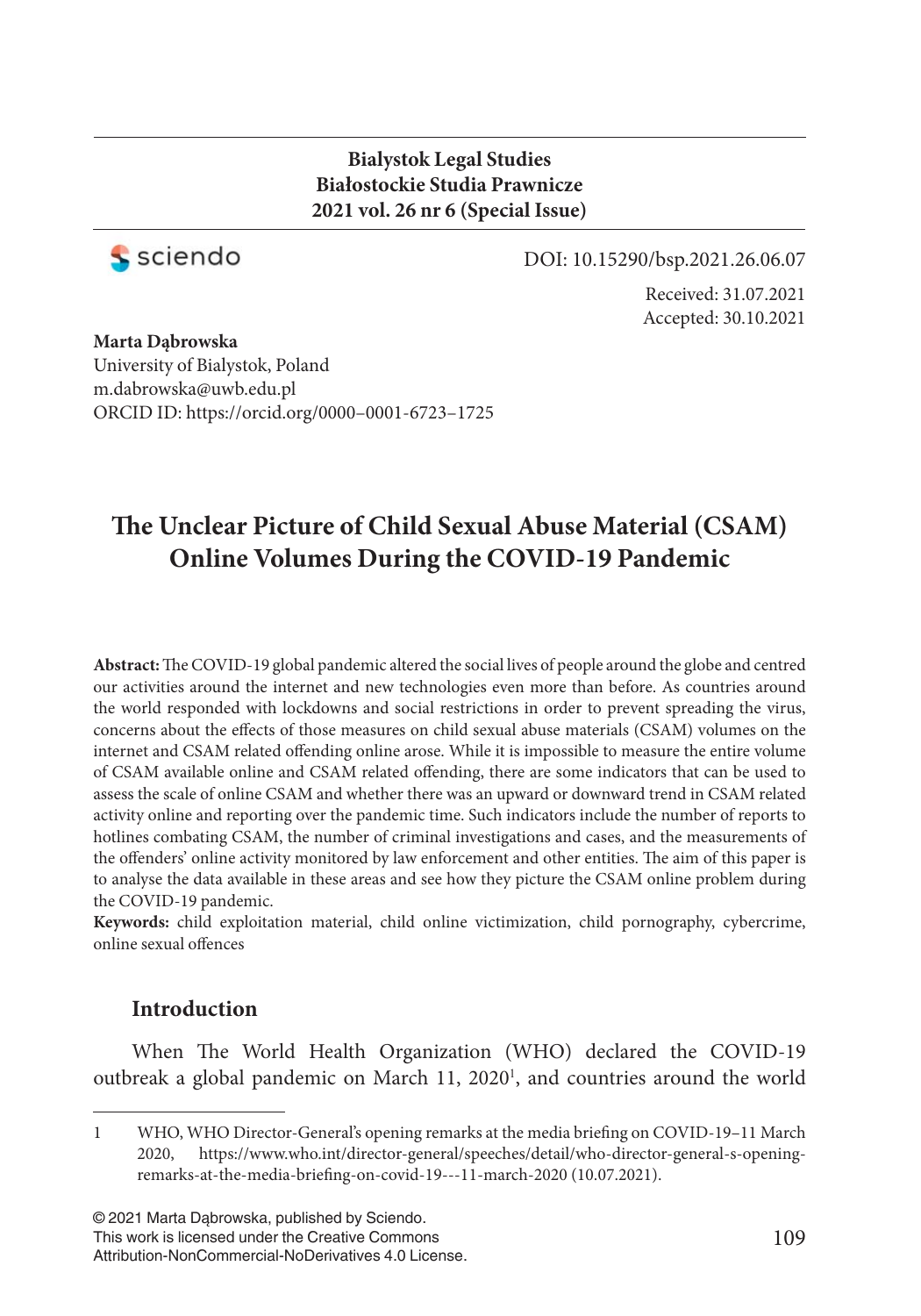responded with lockdowns and social restrictions in order to prevent spreading the virus, concerns about the effects of those measures on child sexual abuse (CSA) online, including child sexual abuse material (CSAM) related criminal activities, arose<sup>2</sup>.

For many people, including children, confinement measures introduced due to COVID-19 pandemic resulted in increased time spent on the internet, and as the global health crisis was developing, the data and reports on how the child sexual abuse material related online activity and reporting changes were being released. For example, in the report released in June 2020, Europol warned about a surge in online distribution of child sexual abuse material (CSAM) as a result of the COVID-19 pandemic indicated by their intelligence<sup>3</sup>. In March and April 2020, the National Center for Missing & Exploited Children (NCMEC), a non-profit clearinghouse and comprehensive reporting centre for all issues related to the prevention of and recovery from child victimization in the United States, recorded an exponential rise in CSAM reports received<sup>4</sup>. In September 2020, INTERPOL communicated that "information from multiple sources including INTERPOL member countries indicate a significant increase in the sharing of online CSAM through the use of peer-to-peer networks during the COVID-19 pandemic<sup>5"</sup>.

The picture emerging from the data being published as the COVID-19 pandemic continues its march indicates the growing scale of the CSAM problem. However, the reports and other publications available are usually based on fragmented data collected in different periods of time and different locations, whereas CSAM on the internet is a global issue. Despite the common interest, the reports mentioned above are based on divergent indicators, measured differently, and obtained from multiple sources. It is because the CSAM reporting, investigation, identification, and removal process involves many different actors and differs from country to country, depending on legal frameworks in this matter. CSAM is usually found on the internet by a member of public, or, in most cases as a result of proactive search, by law enforcement, hotlines combating CSAM, or Internet Service Providers (ISP). Further procedure varies depending on the entity filing a report, as well as the stakeholder handling it, and country of reporting, but also the country where CSAM is being hosted, among other factors. Thus, there are multiple scenarios for dealing with CSAM reports.

<sup>2</sup> NetClean, NetClean report: Covid-19 impact 2020. A report about child sexual abuse crime, 2021, p. 15.

<sup>3</sup> Europol, Exploiting isolation: Offenders and victims of online child sexual abuse during the COVID-19 pandemic, 2020, p. 2 (22.07.2021).

<sup>4</sup> NCMEC CyberTipline, https://www.missingkids.org/gethelpnow/cybertipline (10.07.2021).

<sup>5</sup> INTERPOL, Threats and trends child sexual exploitation and abuse. COVID impact, 2020, p. 10.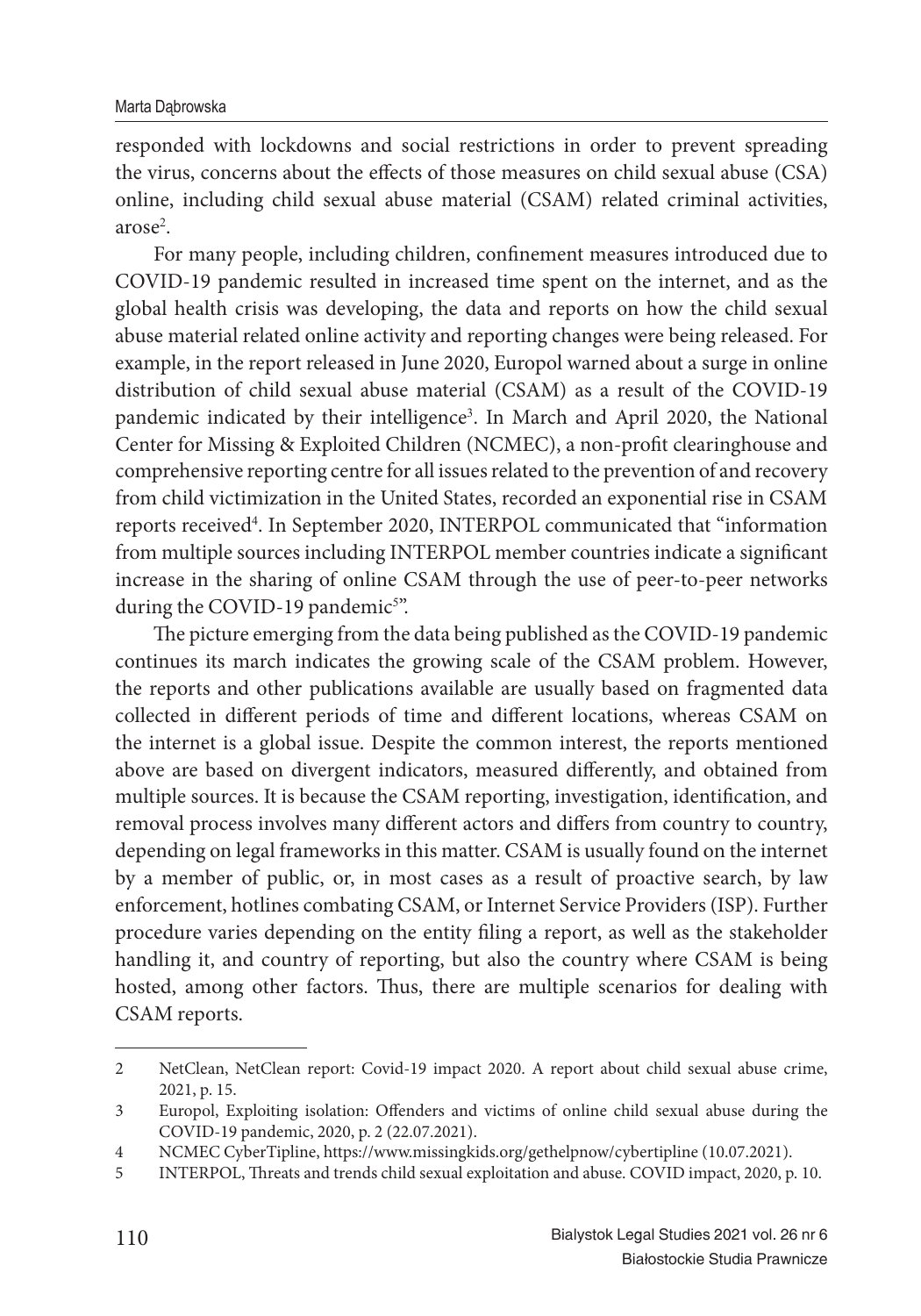While it is impossible to measure the entire volume of CSAM available online and CSAM related offending, there are some indicators that can be used to assess the scale of CSAM, and whether there was an upward or downward trend in CSAM related online activity and reporting over the pandemic time<sup>6</sup>. Such indicators include the number of reports to hotlines combating CSAM, the number of criminal investigations and cases, and the measurements of the offenders' online activity monitored by law enforcement and other entities. I will analyse the data available in these areas and see how they picture the CSAM online problem during the COVID-19 pandemic.

## **1. Reports to Hotlines Combating CSAM**

INHOPE is the global network connecting and supporting hotlines in their efforts to combat CSAM<sup>7</sup>. INHOPE Member Hotlines enable the public to anonymously report online material they suspect may be illegal. The hotline's analysts investigate the reports and, after confirming the material reported is illegal, act to remove the content from the internet as rapidly as possible. The network consists of 47 hotlines that receive CSAM reports in 43 countries and collaborate in its removal. One of the tools that INHOPE offers its partners is ICCAM, a secure platform that enables the exchange of CSAM between hotlines operating in different jurisdictions, with the aim of its quick removal from the internet. Once a hotline receives a possible CSAM report, the hotline analyst usually evaluates the reported material. If the site is believed to contain illegal material, the URL is entered into ICCAM. The system enables a recognition of previously assessed content URLs, which means fewer analysts' exposure to harmful material and more efficient removal of known CSAM. ICCAM supports INHOPE's hotlines around the world in classifying images and videos according to international legislation (INTERPOL's baseline criteria) as well as national regulations.

In 2020, more than 1 million URLs of individual media files, *e.g.*, video, images, etc., were exchanged via ICCAM, of which 267,192 URLs were assessed as illegal<sup>8</sup>. 2020 was also a year when INHOPE started reporting data in their annual reports differently, presenting newly and previously assessed URLs separately, which allows observing that 60% of all assessed URLs in 2020 came from previously evaluated material<sup>9</sup>. This means that formerly known CSAM is continuously spreading, and the same content (although oftentimes hosted in different internet locations) is being

<sup>6</sup> Europol, Catching the virus. Cybercrime, disinformation, and the COVID-19 pandemic, 2020, p. 7, NetClean, NetClean…, *op. cit.*, pp. 6–7.

<sup>7</sup> INHOPE, Annual report 2020, Amsterdam 2021, p. 10.

<sup>8</sup> *Ibidem,* p. 25.

<sup>9</sup> *Ibidem,* p. 32.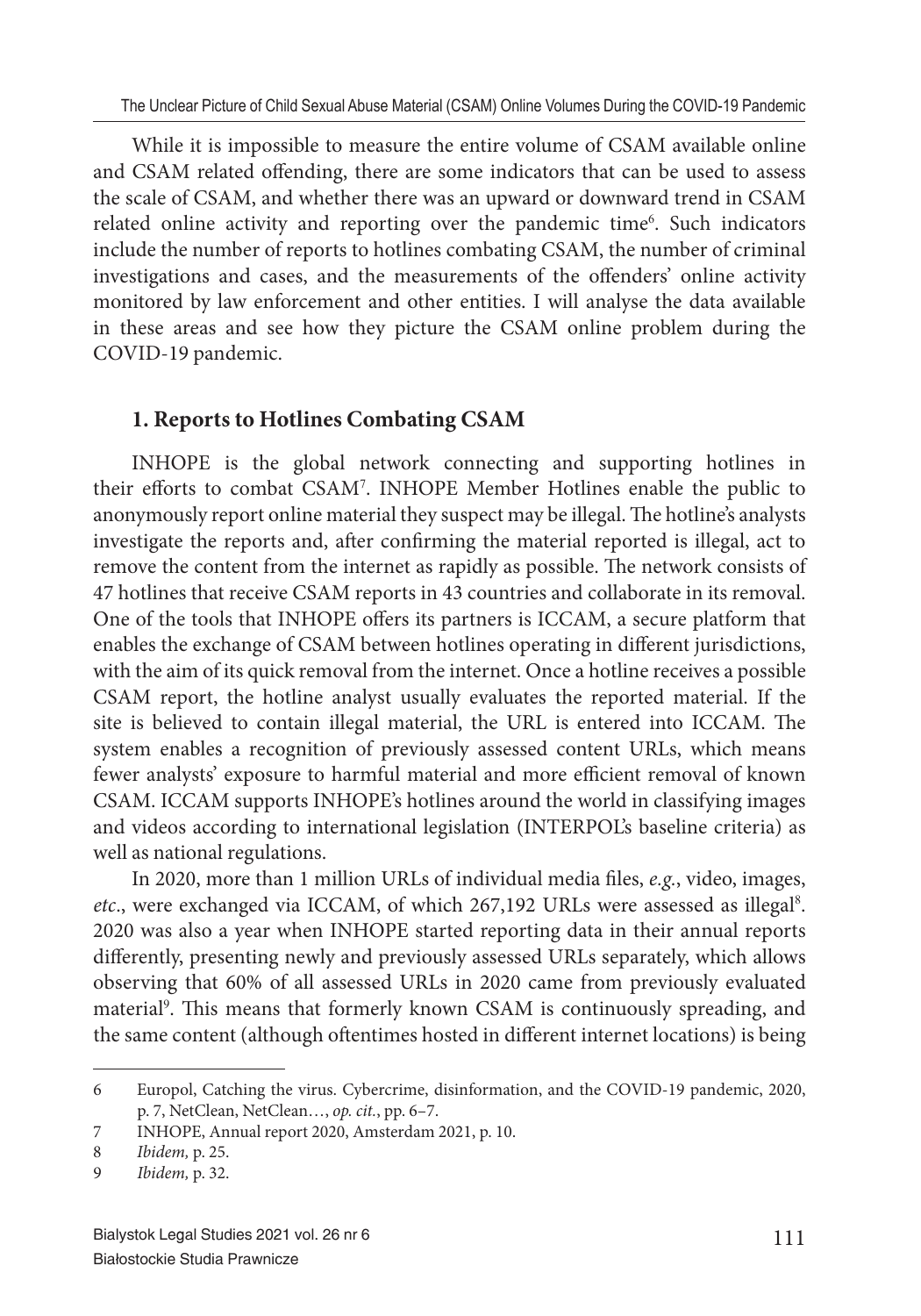repeatedly reported<sup>10</sup>. It is also worth noting that the number of CSAMs entered into ICCAM is lower than the total number of reports received by member hotlines for various reasons, *e.g.*, the material reported was not illegal or was only hosted in the hotline's jurisdiction<sup>11</sup>.

Figures presented in the INHOPE 2020 Annual Report are not comparable to numbers published in the previous year's reports as they presented data differently (*i.e.*, they provided the number of reports assessed, not individual files, and volumes of previously assessed content URLs were not published<sup>12</sup>). Thus, based on INHOPE Annual Reports, we cannot tell if there were substantial differences in reporting to INHOPE hotlines during the COVID-19 pandemic compared to pre-pandemic times. According to INHOPE, "reports of child sexual exploitation activity to cybertip hotlines are up by an average of 30 percent globally<sup>13"</sup> as of 23 April 2020.

In 2020, the top reporting hotlines within the INHOPE network were the ones located respectively in Netherlands (21% from all worldwide reporting), Austria (21%), the United Kingdom (12%), Canada (10%), Colombia (9%), Germany (5%), Poland, the United States, Ireland (each; 3%), Czech Republic, and Finland (each;  $2\%)$ <sup>14</sup>. To see if there have been changes in the volume of CSAM reported to hotlines during the COVID-19 crisis, I will present 2020 reporting data from selected top reporters, depending mainly on the data availability in English.

CyberTipline is a hotline receiving reports about multiple forms of online child sexual exploitation, operated by the NCMEC<sup>15</sup>. In 2020, the total number of reports received by CyberTipline increased by 28% from 2019, with 21.7 million reports<sup>16</sup>. However, in March 2020 alone, NCMEC had recorded a 106% increase in CyberTipline reports of suspected child sexual exploitation – rising from 983,734 reports in March 2019 to over 2 million this year<sup>17</sup>. The number of reports was even higher in April 2020 (4.2 million reports according to press releases<sup>18</sup>). The majority of reports received in 2020 in general (99.6%) were related to suspected CSAM and included 65.4 million images, videos, and other files, including 33.6 million images, of which 10.4 million were unique, and 31.6 million videos, of which 3.7 million were

<sup>10</sup> *Ibidem,* p. 32.

<sup>11</sup> *Ibidem,* p. 32.

<sup>12</sup> *Ibidem,* p. 26.

<sup>13</sup> *Ibidem*, p. 32.

<sup>14</sup> *Ibidem,* p. 32.

<sup>15</sup> NCMEC…, *op. cit*.

<sup>16</sup> *Ibidem*.

<sup>17</sup> O. Solon, Child sexual abuse images and online exploitation surge during pandemic, https://www. nbcnews.com/tech/tech-news/child-sexual-abuse-images-online-exploitation-surge-duringpandemic-n1190506 (7.07.2021).

<sup>18</sup> F. Alfonso III, The pandemic is causing an exponential rise in the online exploitation of children, experts say, https://www.cnn.com/2020/05/25/us/child-abuse-online-coronavirus-pandemicparents-investigations-trnd/index.html (10.07.2021).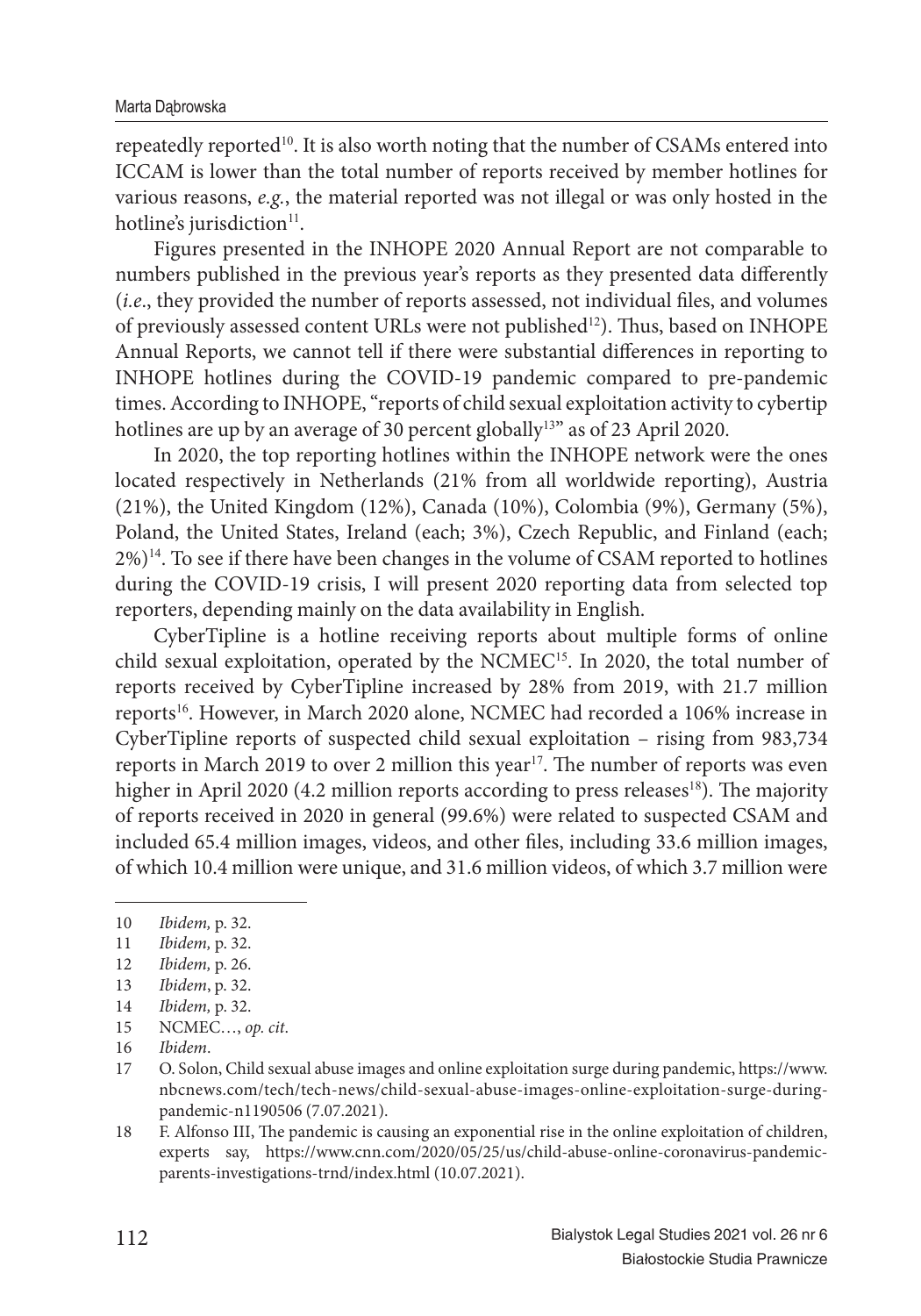unique<sup>19</sup>. Compared to 2019, the absolute number of files included in the reports decreased by 5%<sup>20</sup>. The number of files reported being much larger than the number of reports shows that many of these materials were circulated or shared multiple times, appearing in different internet locations, thus being reported to helplines more than once<sup>21</sup>.

The majority of CyberTipline's reports (99% of a total number of reports in 2019 and 2020) have been received from the US-based Electronic Service Providers (ESP) on US-based CSAM<sup>22</sup>. The US law requires that internet companies based in the US report to NCMEC any CSAM instances on their networks they are aware of. Because the majority of the largest ESPs in the world are based in the US, NCMEC "*de facto* centralizes the reporting of child sexual abuse globally<sup>23</sup>". Some of these companies detect and remove CSAM from their services. CyberTipline's analysts do not process such materials because they have already been removed from the internet. Nevertheless, US-based ESPs still have a legal obligation to report CSAM incidents to NCMEC in accordance with 18 USC 2258 $A^{24}$ . This means that the CSAM volume detected by US-based ESPs is even larger than the number of files presented in NCMEC data. To date, over 1400 companies are registered to make reports, but most of them (94–95% in 2019 and 2020) came from Facebook<sup>25</sup>. This bias is believed to be largely a result of different levels of compliance with the mandatory reporting by ESPs. NCMEC points out, "Higher numbers of reports can be indicative of a variety of things including higher numbers of users on a platform or how robust an ESP's efforts are to identify and remove abusive content from their platforms<sup>26"</sup>.

The Internet Watch Foundation (IWF) is a not-for-profit organization based in the United Kingdom, covering 43 countries, that enables reporting CSAM through the UK hotline and international reporting portals established for countries that do not have functioning hotlines<sup>27</sup>. IWF is also one of the few hotlines that actively searches the internet for CSAM<sup>28</sup>. In 2020, 299,619 CSAM reports were assessed by IWF (13% more than in 2019), with 154,311 reports being a result of an active

<sup>19</sup> NCMEC…, *op. cit*.

<sup>20</sup> *Ibidem.*

<sup>21</sup> *Ibidem.*

<sup>22</sup> *Ibidem.*

<sup>23</sup> European Commission, EU strategy for a more effective fight against child sexual abuse, Brussels 2020, pp. 1–2.

<sup>24</sup> INHOPE, Annual report 2020…, *op. cit.,* p. 33.

<sup>25</sup> NCMEC…, *op. cit*.

<sup>26</sup> *Ibidem.*

<sup>27</sup> IWF, Face the facts. Annual report, https://annualreport2020.iwf.org.uk (10.07.2021).

<sup>28</sup> S. Charitakis, D. Di Giacomo, G. Endrodi, F. Herrera, M. Kisat, B. Kudzmanaite, G. Maridis, N. Meurens, K. Noti, M. Pillinini, K. Regan, S. Talpo, Study on Framework of best practices to tackle child sexual abuse material online, European Commission, Luxembourg 2020, p. 5.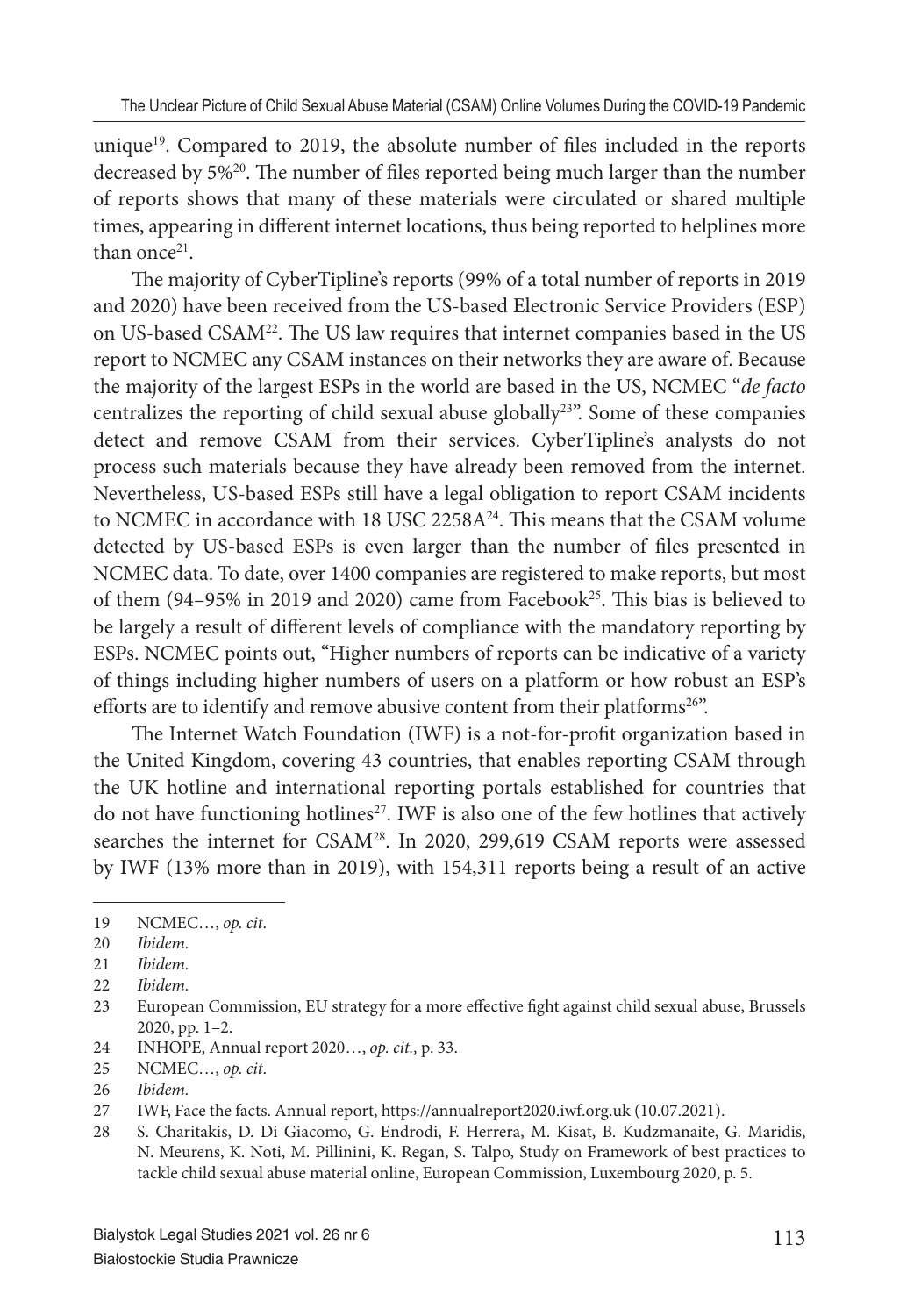search<sup>29</sup>. A total number of 153,383 reports were assessed as CSAM or UK-hosted non-photographic CSAM<sup>30</sup>. This is a 16% increase from 2019. There has been a 50% increase in reports of CSAM from the public during the UK lockdown, with 44,809 reports. The increase over this period was registered predominantly in March with 11,689 public reports $31$ .

The number of URLs with images suspected to represent a sexual exploitation of minors investigated by Dutch hotline Meldpunt Kinderporno operating within The Expertise Centre for Online Child Sexual Abuse (EOKM) more than doubled in 2020 with 742,022 URLs (comparing to 308,430 URLs in 2019)<sup>32</sup>. However, EOKM argues that the considerable spike resulted from introducing a new, automated Sexual Child Abuse Reporting Tool system in 2020, making it harder to compare the number of investigated URLs to previous years<sup>33</sup>. For the Austrian Hotline Stopline, a total of 27,000 online reports were received in 2020, which marked an increase of 300% compared to the previous year<sup>34</sup>. In Australia, there was an 80% increase in reports of CSAM online from mid-March to mid-July<sup>35</sup>. On the other hand, the Polish Dyżurnet hotline noted a 12% decrease in received CSAM reports in 2020 with 8,021 reports.<sup>36</sup>

Drawing conclusions from the scattered data available on CSAM volume reported to hotlines proves difficult. Because of the lack of dedicated monitoring and evaluation (M&E) frameworks within the particular hotlines as well as the lack of a common M&E framework across INHOPE hotlines (beyond the use of ICCAM), the data is gathered and reported on an *ad hoc* basis<sup>37</sup>. Most of the hotlines publish their annual reports on their websites (however, accessing them might require some extensive searching, and they are not always available in English; publishing schedules also vary) but the metrics used are inconsistent – not only with the metrics used by other hotlines, but sometimes also across the reports produced by the same hotline. Indicator of CSAM cases confirmed by hotlines (vs. reports of suspected CSAM received), based on the data provided by all the hotlines operating in countries all over the world, would probably show a more accurate picture of the CSAM volume detected on the internet, especially considering the international nature of the phenomenon.

<sup>29</sup> IWF, Face…, *op. cit.*

<sup>30</sup> *Ibidem.*

<sup>31</sup> *Ibidem.*

<sup>32</sup> EOKM, Child sexual exploitation materials hotline. Annual report 2020, https://www.eokm.nl/ wp-content/uploads/2021/04/EOKM-Jaarveslag-2020-DEF-ENG.pdf, p. 7 (10.07.2021).

<sup>33</sup> *Ibidem*, p. 7.

<sup>34</sup> Stopline, https://www.stopline.at/en/statistics (10.07.2021).

<sup>35</sup> Paul Fletcher MP, Minister for Communications, Cyber Safety and the Arts. "Questions Without Notice: Children' eSafety", https://www.youtube.com/watch?v=Ql8A9QQHWBU (15.07.2021).

<sup>36</sup> NASK Państwowy Instytut Badawczy, Dyżurnet.pl Raport 2020, Warsaw 2021, p. 17.

<sup>37</sup> S. Charitakis et al., Study…, *op. cit.,* p. 7.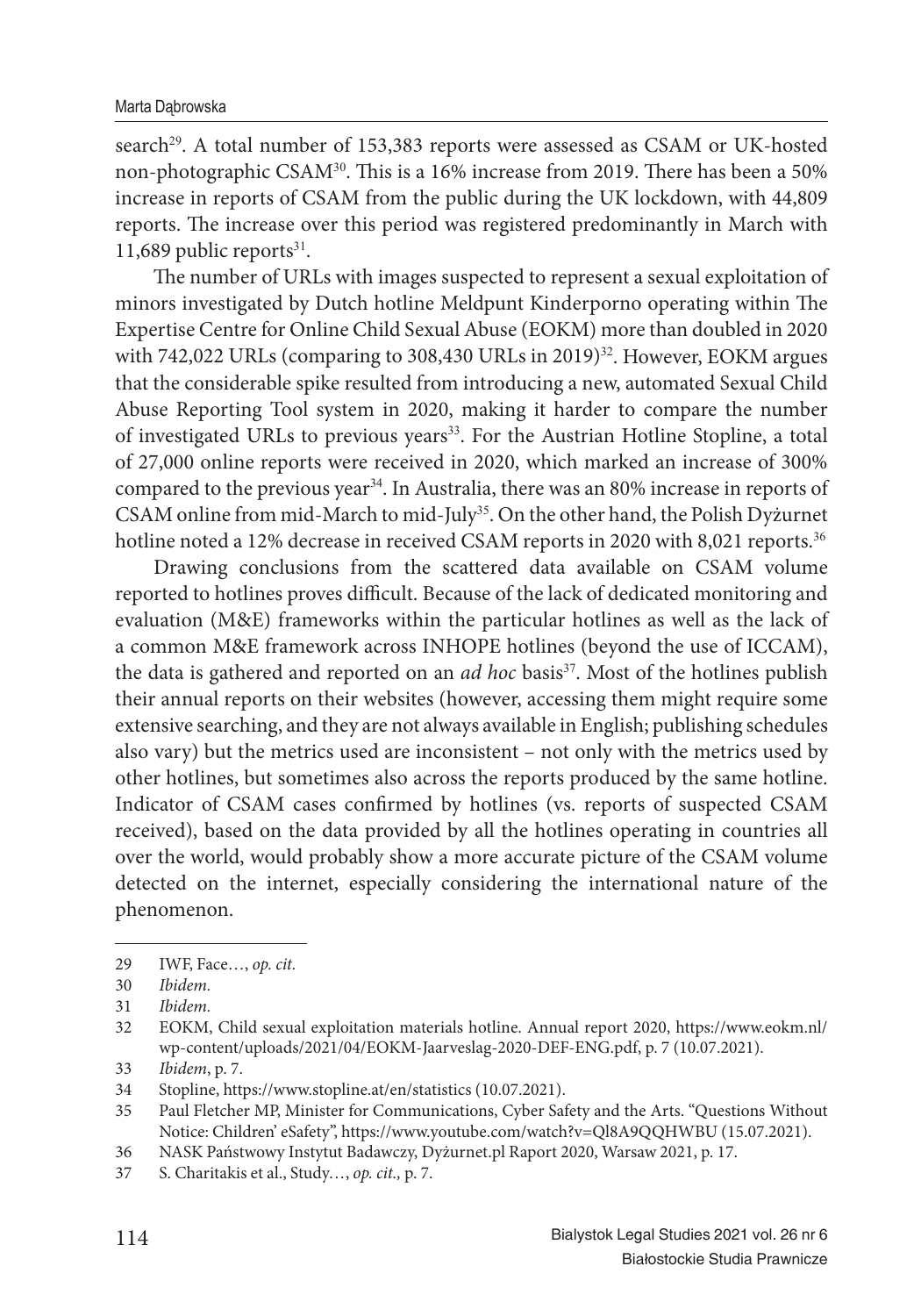It is also important to note that the hotlines operate in different legal systems, and the legal definition of CSAM varies from country to country. Hence, some material that is considered illegal in certain countries (such as non-photographic CSAM in the UK) might be treated differently across the other hotlines. The main differences in legal definitions of CSAM include the age of consent to sexual relations, the scope of content being criminalized (*i.e*., being considered CSAM), as well as legal sanctions for production, distribution, and possession of CSAM. The content that is regulated differently across countries include, among other things, drawing/ manga/artistic interpretations of CSAM, digitally generated CSAM / realistic images representing a minor engaged in sexually explicit conduct, apparent self-generated sexual material, sexualized modelling or posing, sexualized images of children, text (also fictional) depictions of CSAM, manuals on CSA, declaration of committing CSA, and praise of paedophilia or CSA<sup>38</sup>.

Not only the legal definition of CSAM, but also the legal framework of the scope of hotlines operation differs across the countries. As mentioned before, some hotlines receive most of the reports from the public, while others can also receive reports from ESPs or proactively search for CSAM. Hence, the CSAM reports volume changes might indicate not only changes in CSAM volume *per se* but also changes in reporting behaviours and hotlines' capacities of proactive searches. It is also important to note that the data available for hotlines' reports is skewed towards countries with established hotlines or using the IWF reporting portal. There is obviously no data on reporting CSAM to hotlines available in certain countries that do not have such mechanisms in place.

Considering all the limitations, the data available indicates an increase in received reports of suspected CSAM across the hotlines. The IWF data also shows an increase in the numbers of materials assessed as CSAM by their hotline analysts along with increased reporting. However, it is impossible to tell whether the increase in reporting means that there is more material online<sup>39</sup>. Many possible factors might have influenced the changes in numbers of reports other than increased CSAM volumes available online itself.

Due to the pandemic confinements, people spent more time online, which might have resulted in coming across CSAM accidentally more often while being active on the internet for other reasons<sup>40</sup>. There were several cases of CSAM going viral by being shared with an intent to identify the victim, as part of a public movement to actively search for and report CSAM to bring attention to the issue, or as comic

<sup>38</sup> INHOPE, Annual report 2020…, *op. cit.,* pp. 18–21.

<sup>39</sup> IWF, 'Definite jump' as hotline sees 50% increase in public reports of online child sexual abuse during lockdown, https://www.iwf.org.uk/news/%E2%80%98definite-jump%E2%80%99-ashotline-sees-50-increase-public-reports-of-online-child-sexual-abuse-during (22.07.2021).

<sup>40</sup> INTERPOL, Th reats…, *op. cit.*, p. 11; NetClean, NetClean…, *op. cit.*, p. 27.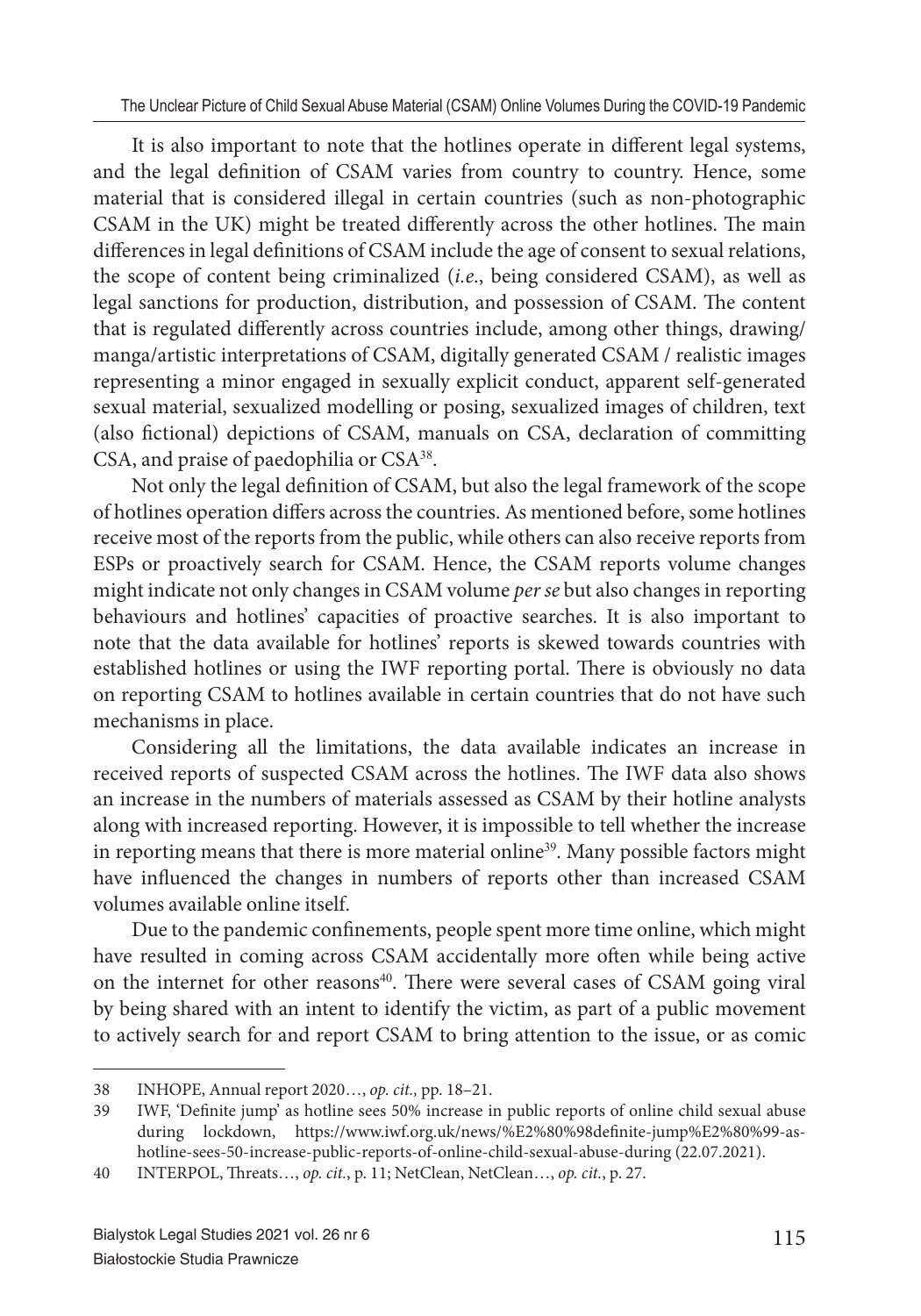material, especially at the beginning of the pandemic<sup>41</sup>. It resulted not only in increased number of reports but, most importantly, in constant revictimizing of children pictured in the materials. After investigating the content, it reported to NCMEC, Facebook stated: "90% of this content was the same as or visually similar to previously reported content. And copies of just six videos were responsible for more than half of the child exploitative content we reported in that time period<sup>42</sup>."

On the other hand, previously shared and viral CSAM being responsible for 90% of Facebook's reports does not necessarily mean that CSAM rates on Facebook and other social media platforms have been low during the pandemic. Rather than that, it indicates that the platform struggles with detecting other types of CSAM, relying heavily on AI, which is more suitable for detecting already known CSAM, while human moderators are critical in assessing previously unreported CSAM<sup>43</sup>.

"During the second quarter of 2020, the company removed less than half of the child sexual abuse material from Instagram than it did the quarter before — not because there was less of it, but because the company was less equipped to catch it.", press reports<sup>44</sup>. The reason behind it is the limited number of content moderators doing their job because of pandemic confinement, as CSAM viewing is not usually possible in remote work settings<sup>45</sup>. Research shows that both law enforcement and hotline analysts representatives working on CSAM cases have similar observations on Facebook's reporting<sup>46</sup>. In the words of a hotline manager: "A lot of people that are coming in and reporting to us have said or have claimed that they've reported directly to the platform on numerous occasions and the platform is either not responsive or they get that sort of auto generated message saying you know, because of COVID-19, their moderator team has decreased or there's not the same amount of staff and so it will take longer to get a response<sup>47</sup>."

<sup>41</sup> NetClean, NetClean…, *op. cit*., p. 26, 34; O. Solon, Child…, *op. cit*.

<sup>42</sup> A. Davis, Preventing Child Exploitation on Our Apps, https://about.fb .com/news/2021/02/ preventing-child-exploitation-on-our-apps/(22.07.2021).

<sup>43</sup> E. Bursztein, E. Clarke, M. DeLaune, D.M.Elifff, N. Hsu, L. Olson, J. Shehan, M. Thakur, K. Thomas, T. Bright, Rethinking the detection of child sexual abuse imagery on the Internet. In The world wide web conference, 2019, p. 2606, https://web.archive.org/ web/20190928174029/https://storage.googleapis.com/pub-tools-public-publication-data/pdf/ b6555a1018a750f39028005bfdb9f35eaee4b947.pdf (22.07.2021); I. Lapowsky, How COVID-19 helped — and hurt — Facebook's fight against bad content, https://www.protocol.com/covidfacebook-content-moderation (22.07.2021); NetClean, NetClean…, *op. cit*., pp. 38–39.

<sup>44</sup> I. Lapowsky, How…, *op. cit.*

<sup>45</sup> *Ibidem.*

<sup>46</sup> NetClean, NetClean..., *op. cit.*, pp. 38-39; M. Salter, W.K.T. Wong, Research report. The impact of COVID-19 on the risk of online child sexual exploitation and the implications for child protection and policing, Sydney 2021, p. 36-37, https://www.arts.unsw.edu.au/sites/default/files/documents/ eSafety-OCSE-pandemic-report-salter-and-wong.pdf (22.07.2021).

<sup>47</sup> M. Salter, W.K.T. Wong, Research…, *op. cit.*, p. 37.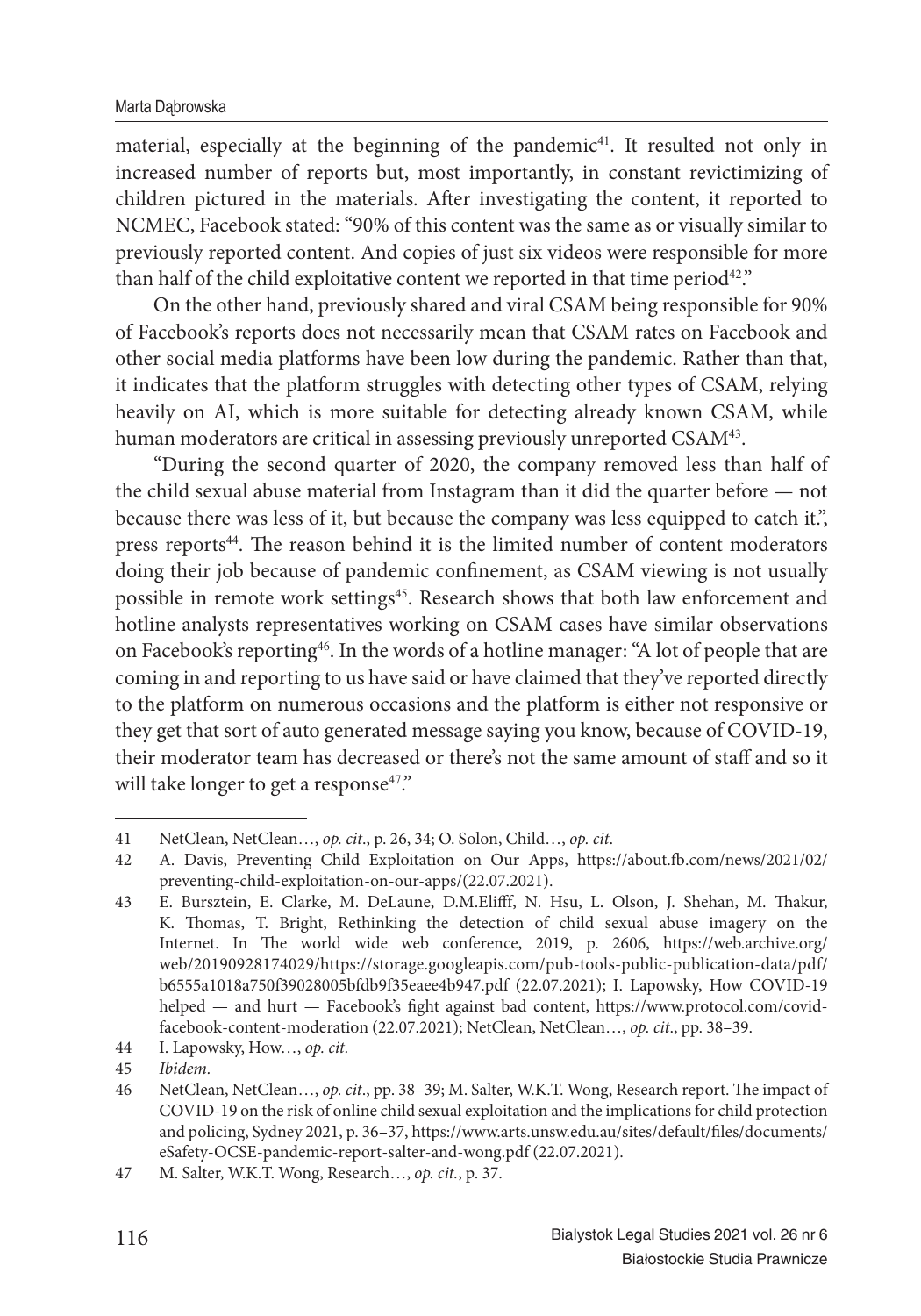#### **2. Criminal Investigations and Cases**

There is no universal system of registering CSAM related criminal cases in different jurisdictions around the world. Therefore, there is no indicator for the global volume of CSAM related crime investigations and convictions. It is only possible to look into criminal statistics for particular countries, being careful with making comparisons across the different legal frameworks. The data presented in this part of the paper results from (1) web searches for law enforcement crime statistics on CSAM available in English and (2) research conducted among law enforcement representatives on the perceived change in the numbers of criminal cases they were dealing with during the COVID-19 crisis.

On 3 April 2020, Europol reported an increase in the number of reports from the public to law enforcement for some countries<sup>48</sup>. It provided the data from the Spanish Police, which noted a "significant increase" in the number of complaints submitted by the public about suspected CSAM online since the beginning of March 2020, comparing to the same period in 2017–2019<sup>49</sup>. However, the graph provided shows that March 2020 reports' number increased only slightly compared to March 2018 and 2019, with respectively less than 100 and less than 50 reports $50$ . From February to March 2020, there was a spike of 100 complaints more than in the previous month<sup>51</sup>. According to the data presented on the same graph, the volumes of CSAM reported to the Spanish Police over the years of 2017–2020 varied greatly, sometimes from month to month, and comparing the same month in different years as well, without a consistent pattern<sup>52</sup>. Drawing substantial conclusions based on the data from the very beginning of pandemic only (March 2020) proves difficult.

The data available for 2020 for Canada, and Poland, despite a very different sample size, both show some degree of an increase in police reports. Statistics for 2020 released by police in Canada show that the rate of police-reported CSAM incidents increased by 23% in 2020 with  $11,055$  crimes reported<sup>53</sup>. In Poland, on the other hand, the number of police case openings related to CSAM and presenting adult pornography increased only by 6% with 705 cases in 2020 compared to 2019

<sup>48</sup> Europol, Catching…, *op. cit.*, p. 7, https://www.europol.europa.eu/publications-documents/ catching-virus-cybercrime-disinformation-and-covid-19-pandemic (22.07.2021).

<sup>49</sup> *Ibidem*, p. 7.

<sup>50</sup> *Ibidem*, p. 7.

<sup>51</sup> *Ibidem*, p. 7.

<sup>52</sup> *Ibidem*, p. 7.

<sup>53</sup> After five years of increases, police-reported crime in Canada was down in 2020, but incidents of hate crime increased sharply, https://www150.statcan.gc.ca/n1/daily-quotidien/210727/ dq210727a-eng.htm (22.07.2021).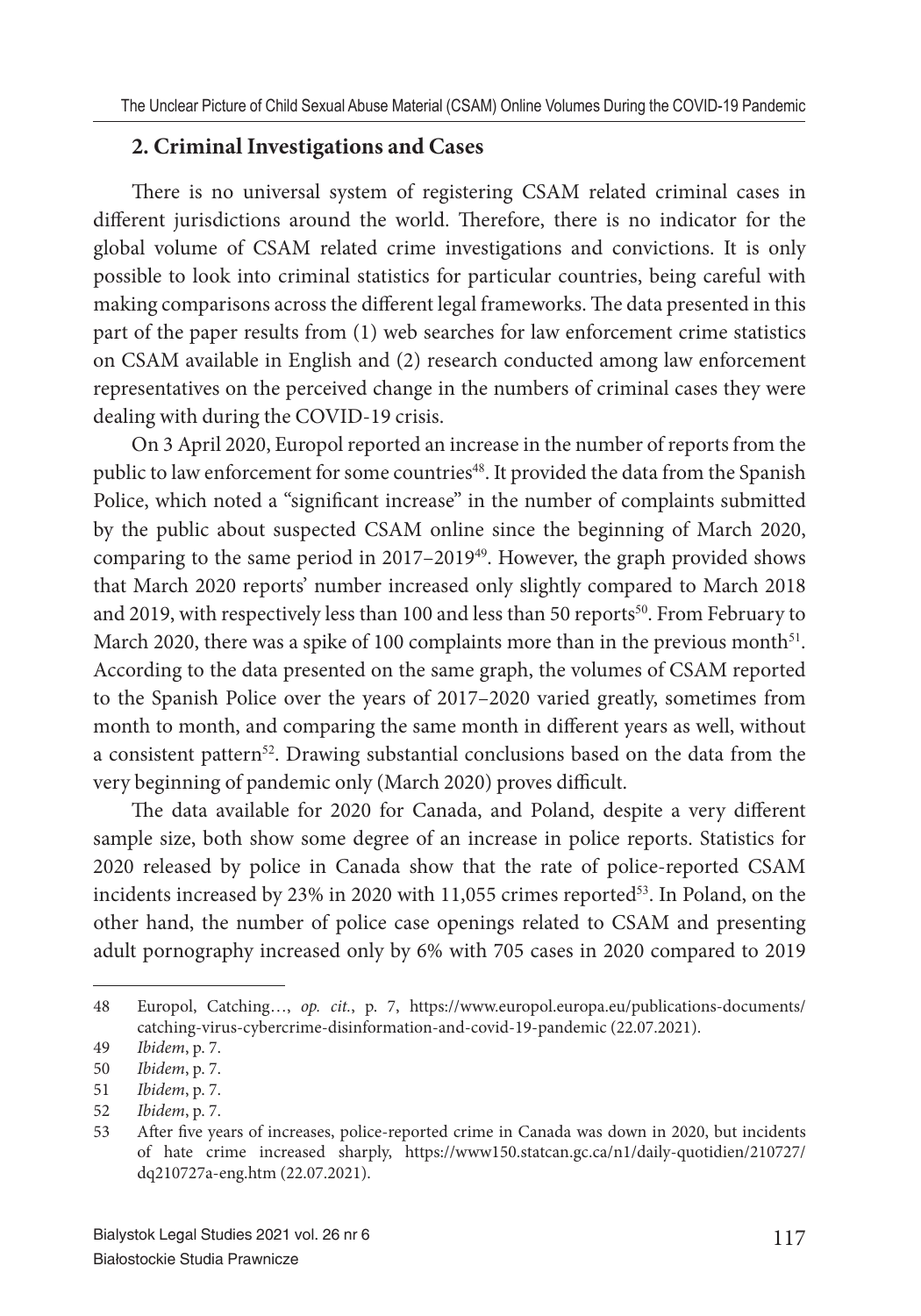(however, due to legislation differences, those statistics include some offences not related to CSAM)<sup>54</sup>.

The results of the survey conducted by the NetClean<sup>55</sup> between 12 June and 17 October 2020 among 470 police officers from 39 countries, show that half of the respondents reported an increase in possession, receipt, and distribution of CSAM cases<sup>56</sup>. One of the interviewed officers stated: "For my department, I have only seen an increase in cybertips which have uploads/downloads dates from the period when the lockdown started" which corresponds with the spike in reports received by NCMEC in the beginning of the pandemic<sup>57</sup>. However, there were some noticeable differences in responses from police officers from different countries and regions. Whereas 66% of the US and 53% of the UK respondents reported an increase in CSAM possession, receipt, and distribution cases, only 22% of Swedish respondents, and 31% of all European respondents said the same<sup>58</sup>.

Results of the Salter & Wong study of 77 surveyed participants from the Australasian region, North America, Europe, the United Kingdom, Africa, and the Middle East, of which 62% represented law enforcement<sup>59</sup>, confirm this picture. Over 50% of respondents reported "some" or a "major" increase in reports of online child abuse (59.3%) as well as an increase in investigations (61%)<sup>60</sup>. Some of the interviewed participants noticed more viral CSAM files were being shared, which is in line with previously described explanations for the spike in NCMEC reports.

On the other hand, INTERPOL registered a reduction in the use of its International Child Sexual Exploitation (ICSE) database by member countries since the introduction of confinement measures<sup>61</sup>. Namely, 60% of member countries who regularly use the ICSE database have either not accessed the database or reduced their database activities significantly during the COVID-19 pandemic<sup>62</sup>. It might indicate the disruptions in law enforcement capacity in investigating CSAM cases resulting from the COVID-19 crisis rather than a change in case openings. The other data available on the volumes of CSAM criminal investigations and cases presented earlier, however fragmented and unsystematic, indicate some increase in reports received by law enforcement agencies and case openings in samples analysed. It is not clear whether this increase can be attributed to the pandemic situation, or if it is

<sup>54</sup> Komenda Główna Policji, Statystyka, https://statystyka.policja.pl/st/kodeks-karny/przestepstwaprzeciwko-6/63503, Pornografia-art-202.html (22.07.2021).

<sup>55</sup> NetClean, https://www.netclean.com/about-us (22.07.2021).

<sup>56</sup> NetClean, NetClean…, *op. cit*., p. 31.

<sup>57</sup> *Ibidem,* p. 31.

<sup>58</sup> *Ibidem,* p. 31.

<sup>59</sup> M. Salter, W.K.T. Wong, Research…, *op. cit.*, p. 11.

<sup>60</sup> *Ibidem,* p. 22.

<sup>61</sup> INTERPOL, Th reats…, *op. cit*., p. 7.

<sup>62</sup> *Ibidem,* p. 7.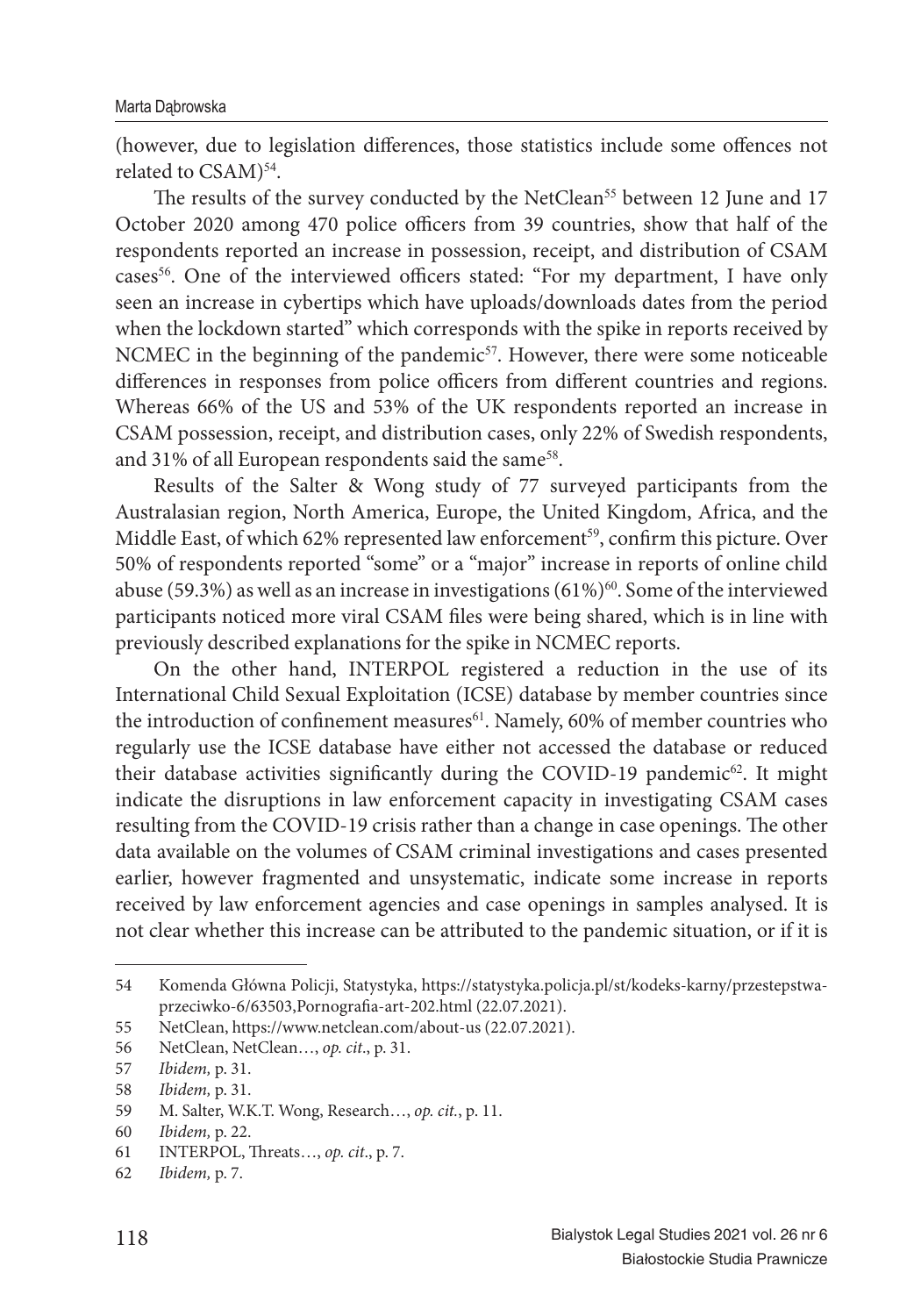a part of an ongoing trend. Typically, case openings "lag behind the online activity", so it is "too early to see a spike", according to Brian Herrick, assistant chief of the FBI's Violent Crimes Against Children and Human Trafficking Section<sup>63</sup>.

#### **3. Online Activity Monitored by Law Enforcement and other Entities**

Online activity relating to CSAM, such as attempts to access CSAM, downloads of CSAM on peer-to-peer (P2P) networks, offenders' activity on social media, forums, and other locations of the surface web, and activity on the darknet, is monitored by law enforcement and used to provide intelligence. This information might give an indication of offenders' internet activity relating to CSAM<sup>64</sup>. In the reports released on 3 April<sup>65</sup> and 19 June 2020<sup>66</sup>, Europol assured that since the beginning of the COVID-19 crisis, it has been monitoring various indicators to determine whether there is an increase in the production and distribution of CSAM. It signalled that there had been an increase in detection and reporting of CSAM on the surface web and an increase of CSAM related activity on the darknet during the national lockdowns period<sup>67</sup>. In the report released in September 2020, INTERPOL informed that its member countries and NGOs have reported increases in online activity relating to CSAM<sup>68</sup>.

In April 2020, Brian Herrick noted: "Activity is peaking on the platforms where it takes place, very similar to how it peaks around holiday time when people are off work", confirming that "a lot of activity" took place in coded conversations on mainstream social media platforms, with the "most egregious child sexual abuse material "being shared on the dark web<sup>69</sup>. According to child safety experts and law enforcement," distributors of child sexual abuse images are trading links to material in plain sight on platforms including YouTube, Facebook, Twitter and Instagram using coded language to evade the companies' detection tools70".

The interest in this type of material may be evidenced by the increase in the number of searches for CSAM being conducted online. Europol member countries reported a spike in the number of attempts to access websites featuring CSAM blocked in their filters during their lockdown periods<sup>71</sup>. For instance, Denmark reported a three-fold increase in the number of attempts to access illegal websites featuring

- 64 NetClean, NetClean…, *op. cit*., p. 22.
- 65 Europol, Catching…, *op. cit.*, p. 3.
- 66 Europol, Exploiting…, *op. cit.*, p. 5.
- 67 *Ibidem*, p. 14.
- 68 INTERPOL, Th reats…, *op. cit*., p. 9.
- 69 O. Solon, Child…, *op. cit*.
- 70 *Ibidem.*
- 71 Europol, Exploiting…, *op. cit.*, p. 7.

<sup>63</sup> O. Solon, Child…, *op. cit.*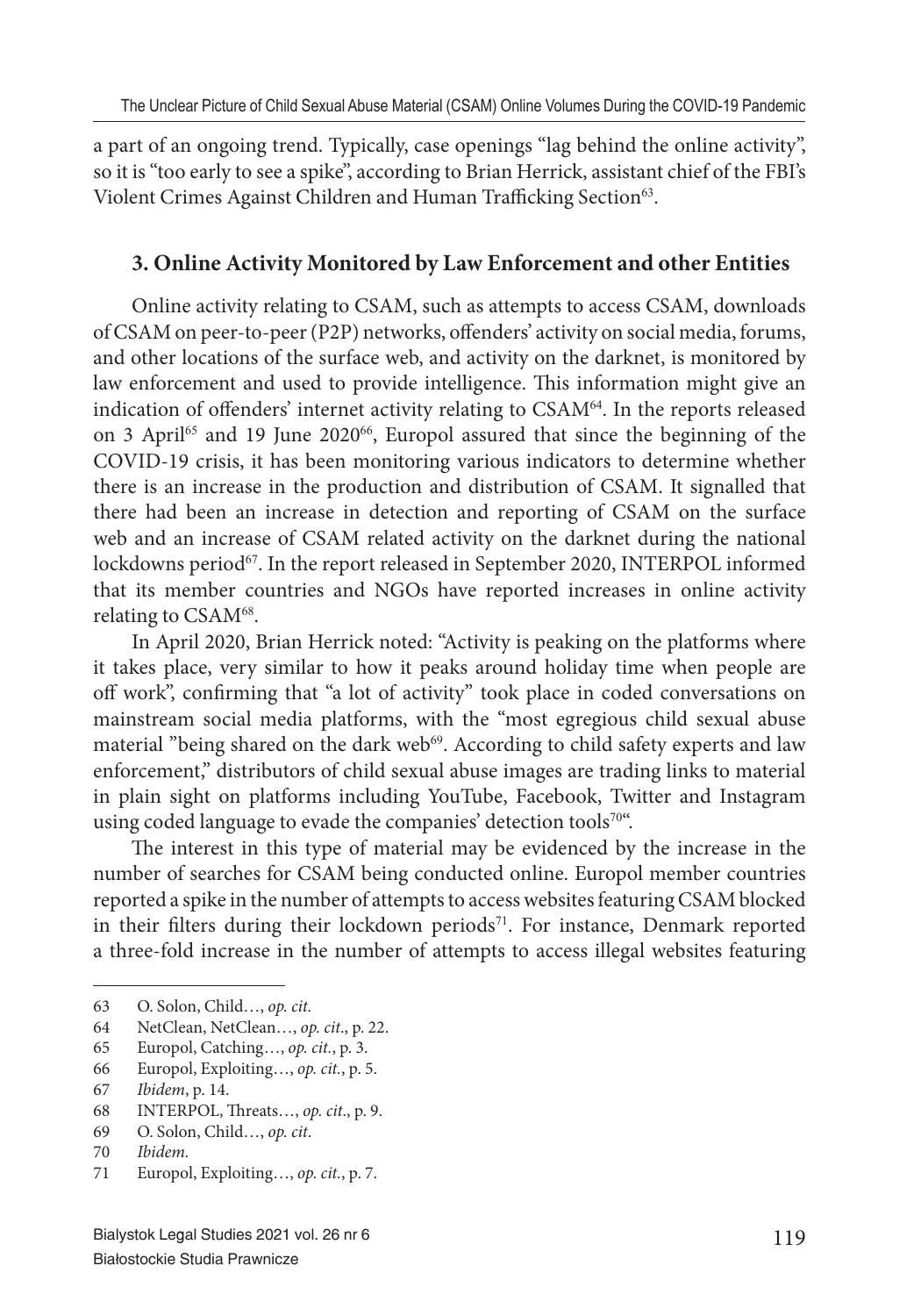CSAM from one week to another, with 55 site searches comparing to 18 searches<sup>72</sup>. In the UK alone, IWF registered 8.8 million blocked attempts to access CSAM over one month (April 2020)<sup>73</sup>. The India Child Protection Fund (ICPF) reported a spike in online searches for CSAM in India since the beginning of its lockdown<sup>74</sup>. For India, interest in child pornography content is substantiated by online website monitoring data during the same time period, which shows that searches for CSAM related keywords also spiked during the same period<sup>75</sup>.

Furthermore, law enforcement agencies noted an increased number of downloads of CSAM on peer-to-peer (P2P) networks. Spanish Police detected a 25% increase between the weeks commencing 17 March and 24 March 2020. Other Europol member countries reported similar trends, especially in the second part of March 2020, according to Europol's 2020 April and June reports<sup>76</sup>. Child Rescue Coalition (CRC) data on detections of CSAM on P2P networks in Italy and Spain confirm these findings, with both countries reporting a considerable increase in March and April  $2020^{77}$ . The CRC also noted an increase for other countries in the dataset, including the US, and China, but in the US numbers of downloads began to rise as early as in mid-February 2020<sup>78</sup>. However, before the numbers spiked, there was an initial decrease in sharing CSAM in the CRC data. According to the CRC COO Glen Pounder, "This may be attributed to predators quarantined at home with other family members, hindering their ability to access CSAM without getting caught<sup>79</sup>". In September 2020, INTERPOL also informed about the significant increase in the sharing of CSAM through the use of P2P networks referring to multiple sources, including member countries and CRC<sup>80</sup>. Observations made by law enforcement representatives surveyed by NetClean align with these findings: six in ten police officers reported an increase in downloads of CSAM on P2P networks<sup>81</sup>.

<sup>72</sup> Europol, Catching…, *op. cit.*, p. 7.

<sup>73</sup> IWF, Millions of attempts to access child sexual abuse online during lockdown, https://www. iwf.org.uk/news/millions-of-attempts-to-access-child-sexual-abuse-online-during-lockdown (22.07.2021).

<sup>74</sup> India Child Protection Fund, Child sexual abuse material in India. Report on demand for child pornography

<sup>&</sup>amp; pilot deterrence using artificial intelligence, 2020, p. 5, https://7d53df5d-623a-479f-89b5c88a0757a721.filesusr.com/ugd/aeb656\_0247bfeedc04490b8e44e4fba71e3ad7.pdf (22.07.2021).

<sup>75</sup> *Ibidem*, p. 5.

<sup>76</sup> Europol, Catching…, *op. cit.*, p. 8.

<sup>77</sup> Child Rescue Coalition, Online Safety Advisory: CRC finds increase in distribution of child sexual abuse material in file sharing networks during COVID-19, https://childrescuecoalition. org/online-safety-advisory-crc-finds-increase-in-distribution-of-child-sexual-abuse-materialin-file-sharing-networks-during-covid-19/ (22.07.2021).

<sup>78</sup> *Ibidem.*

<sup>79</sup> *Ibidem.*

<sup>80</sup> INTERPOL, Threats..., *op. cit.*, p. 10; Child Rescue Coalition, Online..., *op. cit.* 

<sup>81</sup> NetClean, NetClean…, *op. cit*., p. 23.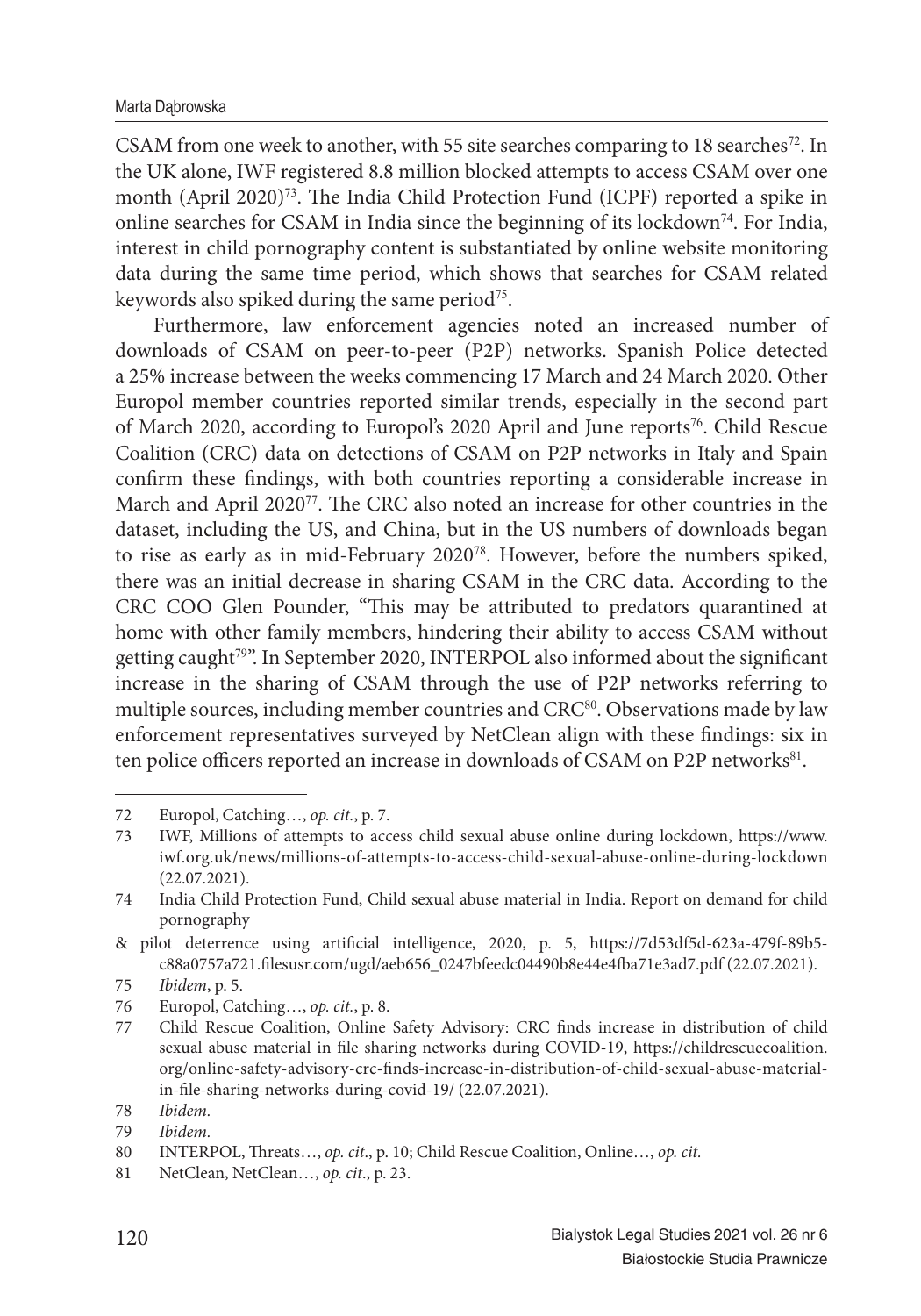The increased activity of CSAM interested offenders on the surface web was accompanied by an increase in their activity on the darknet forums. Discussions about the COVID-19 situation and its possible effects on CSAM availability and access to children started appearing when the pandemic emerged, with offenders anticipating an increase of child sexual abuse opportunities and CSAM volumes as well as shortcomings of the restrictions<sup>82</sup>. Web-IQ, a specialist cybersecurity company that monitors dark web and other online activity, noted a more than 200% increase in new posts on known child sex abuse forums that link to downloadable images and videos hosted on the surface internet in March 2020, compared to the previous month, with 9,255 links believed to be "highly likely to point to child abuse material" identified $83$ . Parks *et al*., recruiting participants on the darknet for the "Prevent It" program, an anonymous internet-based cognitive behavioural therapy program, established that in the largest forum monitored, there were typically 100–150 active persons at one time, but after the lockdown, the numbers increased to 300–400 on average<sup>84</sup>. Such change in activity was also seen in other, smaller forums<sup>85</sup>. They noted that "based on conversations of the individuals in the chat rooms, the impression is that the increase is a combination of current users having more time to spend online, new users taking the step to explore onion sites to find more extreme material, as well as users who have tried to quit but have now returned<sup>86"</sup>. The increase of CSAM related activity on the darknet was also observed by the surveyed police officers and other professionals working on CSAM cases (with 50% and 74% of them noting an increase in different samples)<sup>87</sup>. Interviewed law enforcement representatives observed a rise of active individuals as well as an increase in shared CSAM<sup>88</sup>.

The data collected indicate that there was an increase in searching for, accessing, downloading, and sharing CSAM. Europol's intelligence notes that: "Although the data is still fragmented and incomplete, there are strong indications there has been an increase in the number of cases of child sexual abuse. Referrals from industry and third-party countries have reached record highs in recent months, particularly in relation to material accessed and distributed on the surface web and in peer-to-

<sup>82</sup> Europol, Catching..., *op. cit.*, p. 8; A. Parks, C. Sparre, E. Söderquist, S. Arver, G. Andersson, V. Kaldo, K. Görts-Öberg, C. Rahm, Illegal Online Sexual Behavior During the COVID-19 Pandemic: A Call for Action Based on Experiences From the Ongoing Prevent It Research Study, "Archives of Sexual Behavior" 2020, no. 49, p. 1434; NetClean, NetClean…, *op. cit*., p. 20, 23.

<sup>83</sup> Europol, Exploiting..., *op. cit.*, p. 9; L. Donovan, C. Redfern, Online child abuse flourishes as investigators struggle with workload during pandemic, https://www.telegraph.co.uk/globalhealth/science-and-disease/online-child-exploitation-flourishes-investigators-struggle/ (22.07.2021)

<sup>84</sup> A. Parks et. al., Illegal…, *op. cit.*, p. 1434.

<sup>85</sup> *Ibidem*, p. 1434.

<sup>86</sup> *Ibidem, op. cit.*, p. 1434.

<sup>87</sup> NetClean, NetClean…, *op. cit*., p. 23; M. Salter, W.K.T. Wong, Research…, *op. cit*., p. 24.

<sup>88</sup> NetClean, NetClean…, *op. cit*., p. 23–24.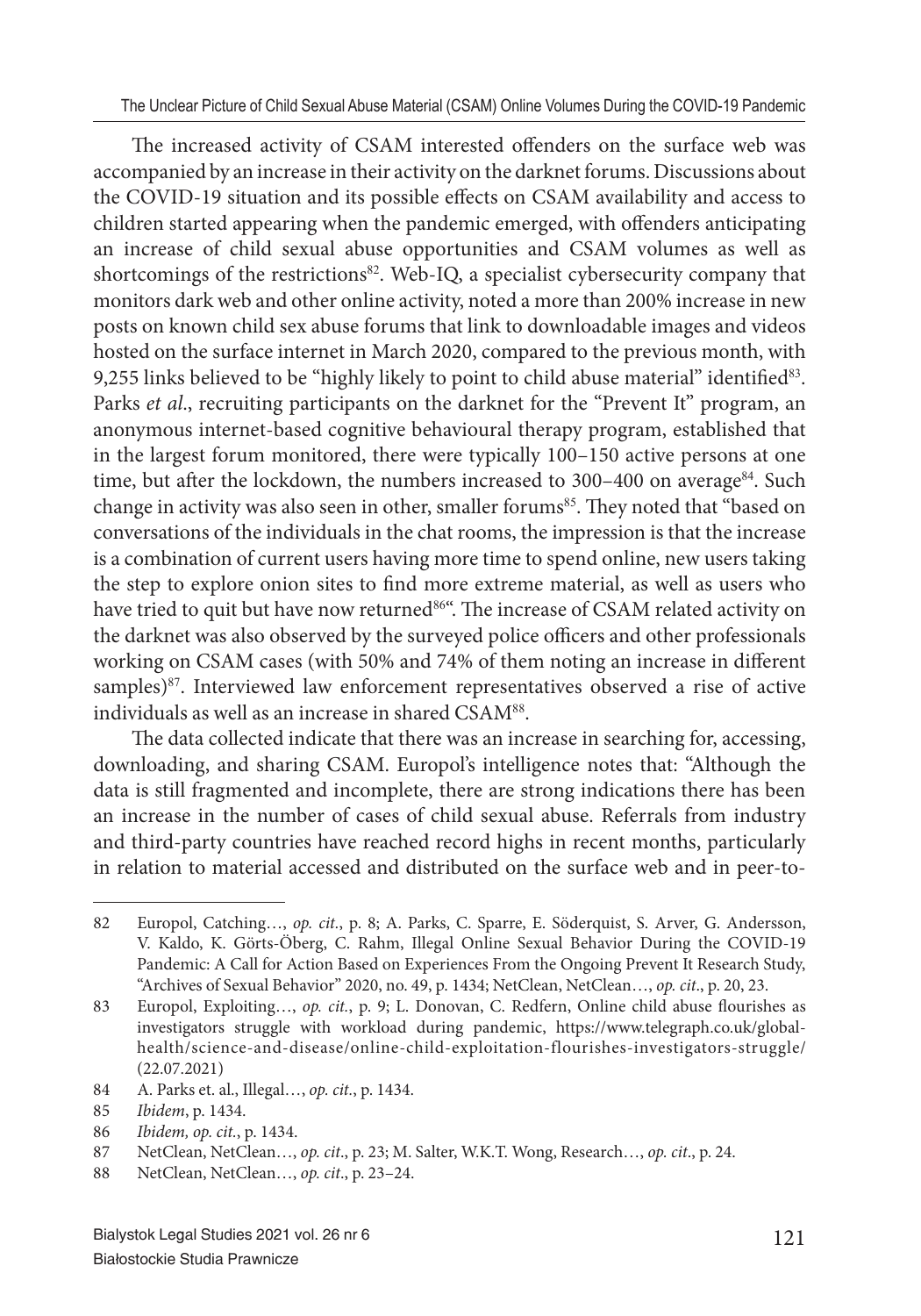peer (P2P) networks during the COVID-19 crisis. Activities on dark web forums have also increased, including high levels of posts and responses. In many ways, these discussions were «business as usual<sup>89</sup>»".

#### **Conclusions**

It is essential to note that the data presented – not only on offenders' online activity, but in the other areas as well – is fragmented and incomplete, and, some of it, anecdotal. There is a lack of representative data on CSAM online as well as universal and reliable indicators of CSAM reports, criminal cases, and offenders' activity. Therefore, our knowledge of the CSAM phenomenon is limited by a scarcity of standardized or comparable categorization approaches. ECPAT recognizes the sources of this problem: "These challenges largely relate to differences in the sampling, case recording, and data categorisation approaches between existing studies. This in turn highlights the operational and research challenges presented by different categorisation approaches used by law enforcement operating around the world $90$ ." At the same time, UNICEF highlights that the lack of representative data to determine the scale of any form of violence against children is a "critical barrier to making an efficient investment and prioritizing a comprehensive child protection response<sup>91"</sup>.

The data obtained from reports received by hotlines combating CSAM, volumes of criminal investigations and cases, as well as indicators on CSAM offenders' online activity show an increase since the surge of the COVID-19 pandemic, especially in its initial period. However, it is essential to note that neither administrative data from hotlines and law enforcement are indicators of CSAM volumes and CSAM related offending but rather of reported or detected CSAM online cases. In turn, intelligence on CSAM related online activities reflects an increase in searching for, accessing, downloading, and sharing CSAM, but more research and online activity monitoring is needed to assess the scale and trends in offenders' activity during the pandemic. The volume of CSAM law enforcement and hotlines are aware that it represents the "tip of the iceberg" of all the CSAM existing and shared online<sup>92</sup>. Interviewed in 2020, Brad Russ, executive director of the National Criminal Justice Training Center at Fox Valley Technical College in Wisconsin, which provides training and technical support to law enforcement, provided an estimate that CSAM on the internet is so

<sup>89</sup> Europol, Exploiting…, *op. cit.*, p. 5.

<sup>90</sup> INTERPOL, Towards a global indicator on unidentified victims in child sexual exploitation material, 2018, p. 14, https://www.ecpat.org/wp-content/uploads/2018/03/TOWARDS-A-GLOBAL-INDICATOR-ON-UNIDENTIFIED-VICTIMS-IN-CHILD-SEXUAL-EXPLOITATION-MATERIAL-Summary-Report.pdf (22.07.2020).

<sup>91</sup> Unicef, Child Protection, https://www.unicef.cn/en/what-we-do/child-protection (22.07.2021).

<sup>92</sup> S. Charitakis et al., Study…, *op. cit*., p. 5.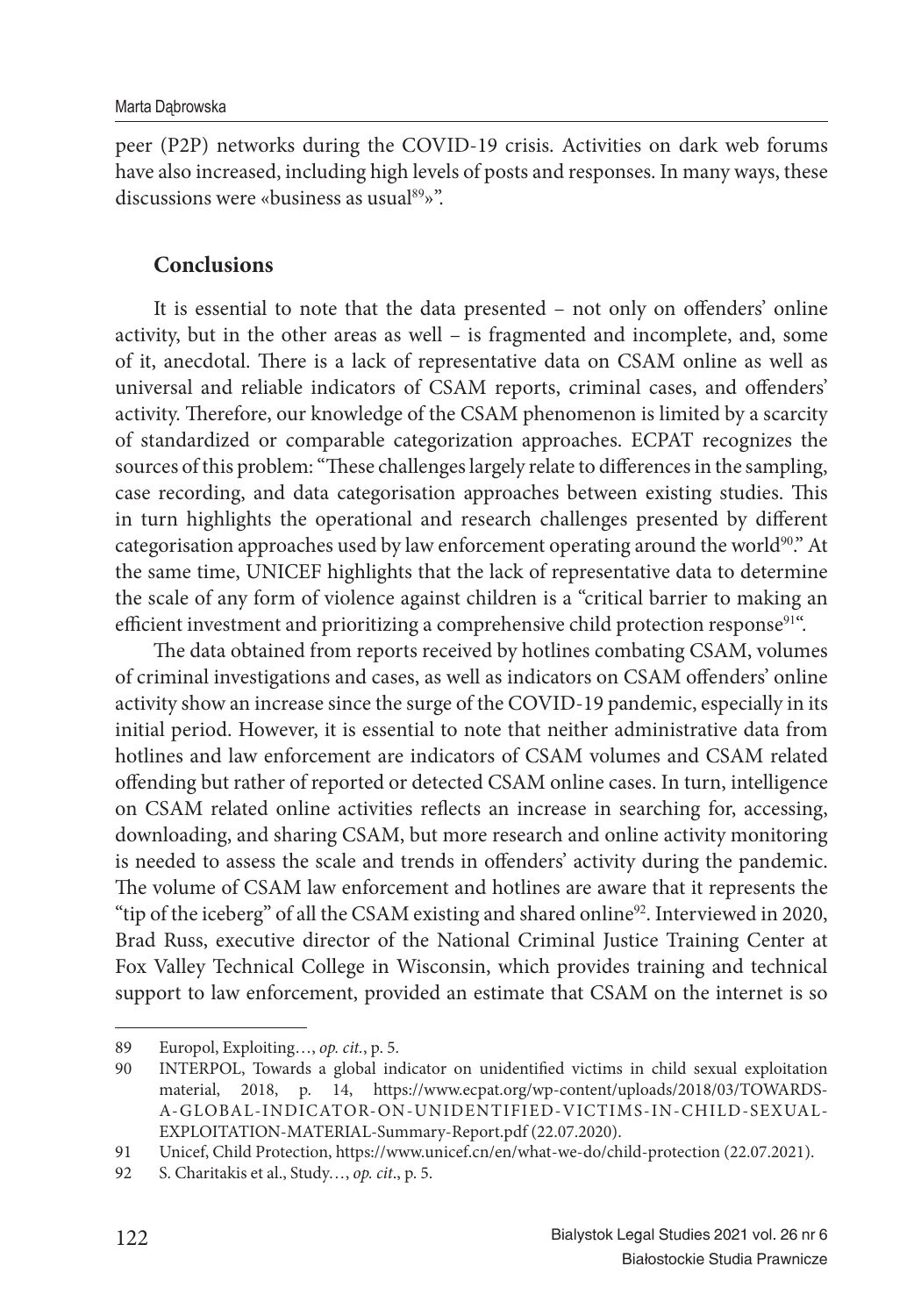widespread that less than 10% of detected trading and downloading of the images are investigated<sup>93</sup>.

Another reason why it is hard to know if the CSAM problem has been compounded because of the COVID-19 pandemic crisis is the growing scale of the phenomenon that had already been observed before. The number of public reports to INHOPE hotlines has more than doubled during the period 2017 to 2019<sup>94</sup>. CSAM on the internet has "outpaced the capabilities of independent clearinghouse analysts and law enforcement to respond<sup>95"</sup> already before the pandemic started. It seems that during the COVID-19 crisis, the problem escalated even further. Considering all the limitations, the available data indicate an increase in received reports of suspected CSAM across the hotlines. However, it seems that multiple factors other than those related with COVID-19 pandemic measures might have influenced the changes in numbers of reports raher than increased CSAM volumes available online itself. We need to establish how much of the increase in CSAM indicators can be attributed to the global pandemic, and what are the circumstances within this crisis that promote it, in order to be able to take preventive measures and formulate adequate preventive policies. Cathal Delaney from Europol's Child Sexual Abuse Europol Cybercrime Centre notes that, "If more new CSAM has been produced during the pandemic, we are unlikely to see it for some time. In the darknet communities, new material is connected to status and usually only shared among closed groups. Circulation to a wider community usually happens at a later stage<sup>96"</sup>.

The picture of CSAM volumes during the pandemic that emerges from the data available is unclear. It is too early to know the factors that influenced a spike in CSAM reports, cases, and offender activity during the COVID-19 pandemic<sup>97</sup>. Future research will need to establish whether the escalation of the CSAM problem is attributable to the pandemic, a part of an ongoing trend, or both<sup>98</sup>. In order for that to be possible, it is necessary to develop universal CSAM indicators and establish routine data gathering mechanisms in order to provide robust data on CSAM volumes on the internet.

<sup>93</sup> D. Racioppi, 'People don't want to talk about it,' but reports of kids being exploited online have spiked amid coronavirus pandemic, https://www.usatoday.com/story/news/nation/2020/10/22/ coronavirus-child-abuse-nj-online-child-exploitation-reports-increase/6004205002/ (22.07.2021).

<sup>94</sup> INHOPE, Annual report 2019, *op. cit*., p. 4.

<sup>95</sup> E. Bursztein et al., Rethinking…, *op. cit*., p. 6.

<sup>96</sup> NetClean, NetClean…, *op. cit*., p. 20.

<sup>97</sup> NetClean, NetClean…, *op. cit*., p. 19–20.

<sup>98</sup> M. Salter, W.K.T. Wong, Research…, *op. cit.*, p. 30; NetClean, NetClean…, *op. cit*., p. 20.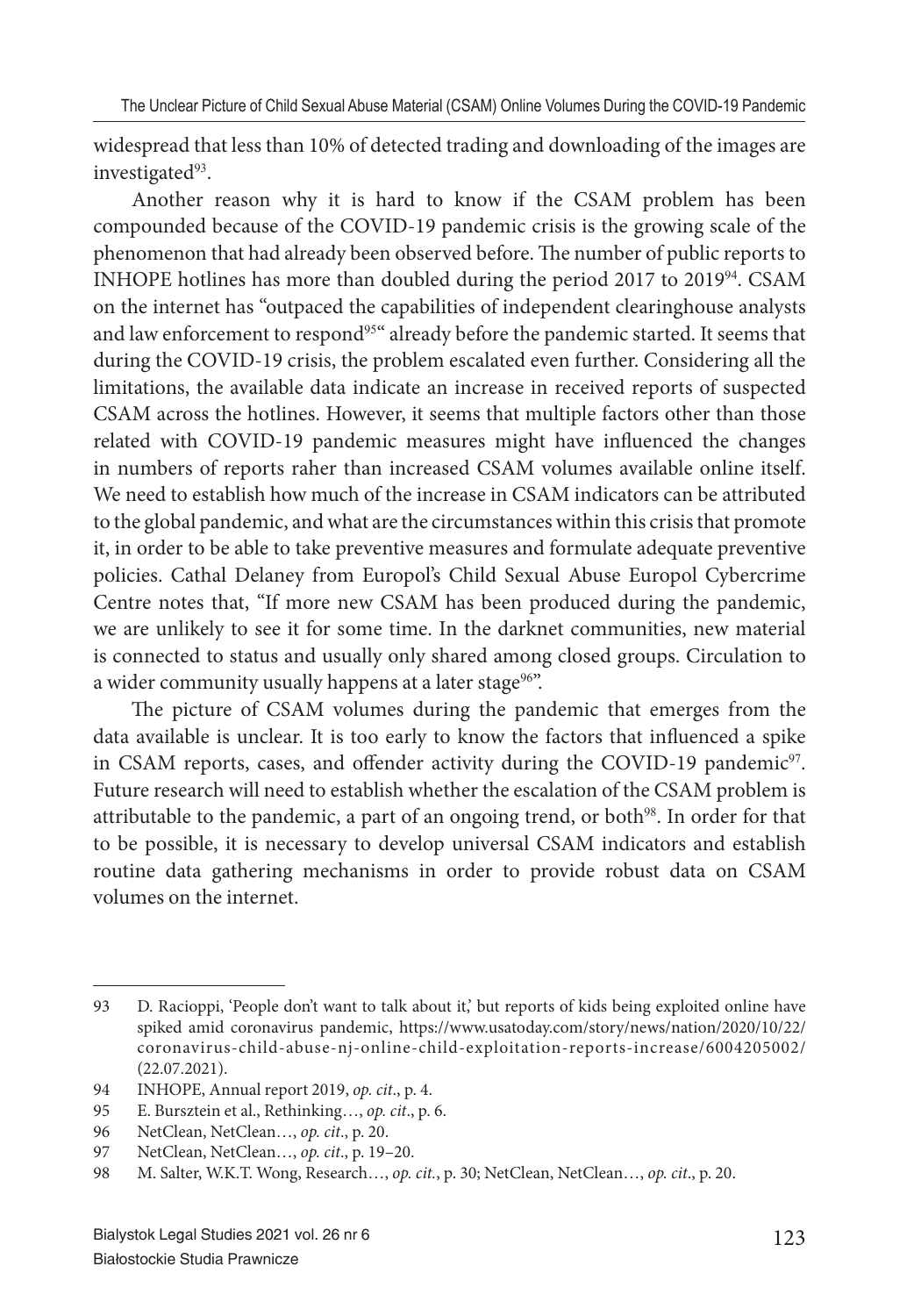#### **REFERENCES**

- After five years of increases, police-reported crime in Canada was down in 2020, but incidents of hate crime increased sharply, https://www150.statcan.gc.ca/n1/daily-quotidien/210727/dq210727aeng.htm.
- Alfonso III F., The pandemic is causing an exponential rise in the online exploitation of children, experts say, https://www.cnn.com/2020/05/25/us/child-abuse-online-coronavirus-pandemic-parentsinvestigations-trnd/index.html.
- Bursztein E., Clarke E., De Laune M., Elifff D.M., Hsu N., Olson L., Shehan J., Thakur M., Thomas K., Bright T., Rethinking the detection of child sexual abuse imagery on the Internet. In The world wide web conference, 2019, https://web.archive.org/web/20190928174029/https://storage.googleapis. com/pub-tools-public-publication-data/pdf/b6555a1018a750f39028005bfdb9f35eaee4b947. pdf.
- Charitakis S., Di Giacomo D., Endrodi G., Herrera F., Kisat M., Kudzmanaite B., Maridis G., Meurens N., Noti K., Pillinini M., Regan K., Talpo S., Study on Framework of best practices to tackle child sexual abuse material online, European Commission, Luxembourg 2020.
- Child Rescue Coalition, Online Safety Advisory: CRC finds increase in distribution of child sexual abuse material in file sharing networks during COVID-19, https://childrescuecoalition.org/ online-safety-advisory-crc-fi nds-increase-in-distribution-of-child-sexual-abuse-material-infile-sharing-networks-during-covid-19/.
- EOKM, Child sexual exploitation materials hotline. Annual report 2020, https://www.eokm.nl/wpcontent/uploads/2021/04/EOKM-Jaarveslag-2020-DEF-ENG.pdf.
- Europol, Catching the virus. Cybercrime, disinformation, and the COVID-19 pandemic, 2020, https://www.europol.europa.eu/publications-documents/catching-virus-cybercrime-disinfor mation-and-covid-19-pandemic.
- Europol, Exploiting isolation: Offenders and victims of online child sexual abuse during the COVID-19 pandemic, 2020.
- Fletcher P., MP, Minister for Communications, Cyber Safety and the Arts. "Questions Without Notice: Children' eSafety", https://www.youtube.com/watch?v=Ql8A9QQHWBU.
- India Child Protection Fund, Child sexual abuse material in India. Report on demand for child pornography & pilot deterrence using artificial intelligence, 2020, https://7d53df5d-623a-479f-89b5-c88a0757a721.filesusr.com/ugd/aeb656\_0247bfeedc04490b8e44e4fba71e3ad7.pdf.
- INHOPE, Annual report 2019, Amsterdam 2020.
- INHOPE, Annual report 2020, Amsterdam 2021.
- INTERPOL, Threats and trends child sexual exploitation and abuse. COVID impact, 2020, https:// www.interpol.int/content/download/15611/file/COVID19%20-%20Child%20Sexual%20 Exploitation%20and%20Abuse%20threats%20and%20trends.pdf.
- INTERPOL, Towards a global indicator on unidentified victims in child sexual exploitation material, 2018, https://www.ecpat.org/wp-content/uploads/2018/03/TOWARDS-A-GLOBAL-INDICATOR -ON-UNIDENTIFIED-VICTIMS-IN-CHILD-SEXUAL-EXPLOITATION-MATERIAL-Summary-Report.pdf.